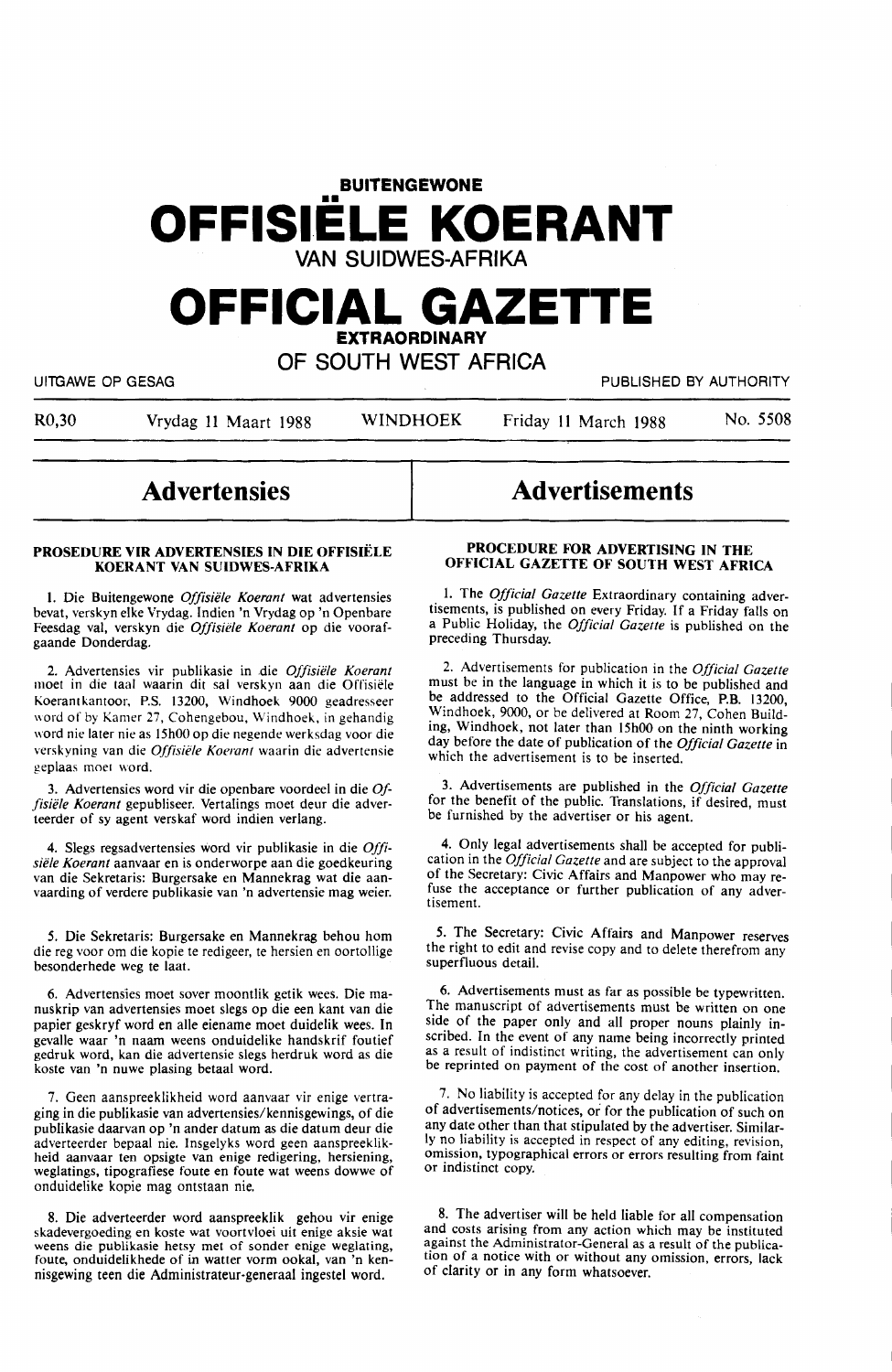9. Die jaarliksc intckengcld op die *Ojfisiele Koerant* is **R25**  pius belasting posvry in hierdie gebied en die Republiek van Suid-Afrika, vcrkrygbaar by Star Binders & Printers, Posbus 56, Windhoek, 9000. Oorsese intckenaars moct posgcld vooruitbetaal. Enkcl cksemplare van die *Offisie/e Koerunt* is vcrkrygbaar van Star Binders & Printers, Posbus 56, Windhoek, 9000 teen die prys soos gedruk op ekscmplaar. Ekscmplan: word vir slcgs twee jaar in voorraad gehou.

10. Die kostc vir die plasing van kcnnisgcwings is soos volg en is bctaalbaar by wyse van tjcks, wisscls, pos- of geldorders:

# **LYS VAN VASTE TARIEWE**

| GESTANDA ARDISEERDE<br><b>KENNISGEWINGS</b>                                                                                                                                                                    | Tarief per<br>plasing<br>R |
|----------------------------------------------------------------------------------------------------------------------------------------------------------------------------------------------------------------|----------------------------|
| Oordrag van besigheid                                                                                                                                                                                          | 3,25                       |
| Aktes: Verlore dokumente                                                                                                                                                                                       | 6,00                       |
|                                                                                                                                                                                                                | 5,00                       |
| Boedelwettekennisgewings: Vorms J. 187, 193,<br>197, 295, 297, 517 en 519                                                                                                                                      | 2,00                       |
| Derdepartyassuransie-eise om skadevergoeding.                                                                                                                                                                  | 2,50                       |
| Insolvensiewet- en maatskappywettekennisge-<br>wings: J. 28, J. 29. Vorms 1 tot 9                                                                                                                              | 4,00                       |
| L.W. - Vorms 2 en 6 - bykomstige verklarings<br>volgens woordetaltabel, toegevoeg tot die basie-<br>se tarief.                                                                                                 |                            |
| Naamsverandering (vier plasings)                                                                                                                                                                               | 60,00                      |
| Naturalisasiekennisgewings (insluitende 'n her-<br>druk vir die adverteerder)                                                                                                                                  | 2,00                       |
| Onopgeëiste geld — slegs in die Buitengewone $Of$ -<br>fisiële Koerant sluitingsdatum 15 Januarie (per in-<br>skrywings van "naam, adres en bedrag")                                                           | 0,80                       |
| Slagterskennisgewings                                                                                                                                                                                          | 5,00                       |
| Slumopruimingshofkennisgewings, per perseel                                                                                                                                                                    | 4,00                       |
| Verlore Iewensversekeringspolisse                                                                                                                                                                              | 2,00                       |
| NIE-GESTANDAARDISEERDE KENNISGEWINGS                                                                                                                                                                           |                            |
| Maatskappykennisgewings:                                                                                                                                                                                       | R                          |
| Kort kennisgewings: Vergaderings, besluite, aanbod<br>van skikking, omskepping van maatskappye, vry-<br>willige likwidasie, ens.: sluiting van lederegisters<br>vir oordragte en/of verklarings van dividende. | 11,00                      |
| Dranklisensiekennisgewings (in Buitengewone Of-<br>fisiële Koerante, t.w. (Junie/Tvl.; November/<br>Kaap; Januarie/OVS; April/Natal) per tweetalige<br>aansoek-                                                | 7,00                       |
| Verklaring van dividende met profytstate, notas in-<br>gesluit                                                                                                                                                 | 25,00                      |
| Lang kennisgewings: Oordragte, veranderings met<br>betrekking tot aandele of kapitaal, aflossings, be-<br>sluite, vrywillige likwidasies                                                                       | 37,00                      |
| Handelsmerke in Suidwes-Afrika                                                                                                                                                                                 | 11,00                      |
| Likwidateurs en ander aangesteldes se kennisge-                                                                                                                                                                |                            |

9. The subscription for the *Official Gazette* is R25 plus GST per annum, post free. in this territory and the Republic of South Africa, obtainable from Star Binders and Printers, P.O. Box 56, Windhoek, 9000. Postage must be prepaid by overseas subscribers. Single copies of the *Official Gazelle*  arc obtainable from Star Binders & Printers, P.O. Box 56, Windhoek 9000, at the price as printed on copy. Copies are kept in stock for two years only.

IO. The charge for the insertion of notices is as follows and is payable in the form of cheques, postal or money orders:

# **LIST OF FIXED TARIFF RATES**

| GESTANDAARDISEERDE<br>KENNISGEWINGS                                                                                                                                                                            | Tarief per<br>plasing<br>R | STANDARDISED NOTICES                                                                                                                                                                                      | Rate per<br>insertion<br>R |
|----------------------------------------------------------------------------------------------------------------------------------------------------------------------------------------------------------------|----------------------------|-----------------------------------------------------------------------------------------------------------------------------------------------------------------------------------------------------------|----------------------------|
| Dordrag van besigheid                                                                                                                                                                                          | 3,25                       | Transfer of business                                                                                                                                                                                      | 3,25                       |
| Aktes: Verlore dokumente                                                                                                                                                                                       | 6,00                       | Deeds: Lost documents                                                                                                                                                                                     | 6,00                       |
| Besigheidskennisgewings                                                                                                                                                                                        | 5,00                       | Business notices                                                                                                                                                                                          | 5,00                       |
| Boedelwettekennisgewings: Vorms J. 187, 193,<br>197, 295, 297, 517 en 519                                                                                                                                      | 2,00                       | Administration of Estates Acts Notices, Forms<br>J. 187, 193, 197, 295, 297, 517 and 519                                                                                                                  | 2,00                       |
| Derdepartyassuransie-eise om skadevergoeding.                                                                                                                                                                  | 2,50                       | Third party insurance claims for compensation.                                                                                                                                                            | 2,50                       |
| nsolvensiewet- en maatskappywettekennisge-<br>wings: J. 28, J. 29. Vorms 1 tot 9                                                                                                                               | 4,00                       | Insolvency Act and Company Acts Notices: J. 28,                                                                                                                                                           | 4,00                       |
| L.W. $-$ Vorms 2 en 6 $-$ by komstige verklarings<br>volgens woordetaltabel, toegevoeg tot die basie-<br>se tarief.                                                                                            |                            | $N.B.$ – Forms 2 and 6 – additional statements<br>according to word count table, added to the basic<br>tariff.                                                                                            |                            |
| Vaamsverandering (vier plasings)                                                                                                                                                                               | 60,00                      | Change of name (four insertions)                                                                                                                                                                          | 60,00                      |
| Naturalisasiekennisgewings (insluitende 'n her-<br>druk vir die adverteerder)                                                                                                                                  | 2,00                       | Naturalisation notices (including a reprint for the<br>advertiser)                                                                                                                                        | 2,00                       |
| Onopgeëiste geld — slegs in die Buitengewone $Of$ -<br><i>fisiële Koerant</i> sluitingsdatum 15 Januarie (per in-<br>skrywings van "naam, adres en bedrag")                                                    | 0,80                       | Unclaimed moneys - only in the Official Gazette<br>Extraordinary, closing date 15 January (per entry<br>of "name, address and amount")                                                                    | 0,80                       |
| $slagterskenn isgewings \dots \dots \dots \dots \dots \dots \dots \dots$                                                                                                                                       | 5,00                       | Butchers' notices                                                                                                                                                                                         | 5,00                       |
| Slumopruimingshofkennisgewings, per perseel                                                                                                                                                                    | 4,00                       | Slum Clearance Court Notices, per premises                                                                                                                                                                | 4,00                       |
| /erlore Iewensversekeringspolisse                                                                                                                                                                              | 2,00                       | Lost life insurance policies $\dots\dots\dots\dots\dots\dots$                                                                                                                                             | 2,00                       |
| NIE-GESTANDAARDISEERDE KENNISGEWINGS                                                                                                                                                                           |                            | NON-STANDARDISED NOTICES                                                                                                                                                                                  |                            |
| Maatskappykennisgewings:                                                                                                                                                                                       | $\mathbf R$                | Company notices:                                                                                                                                                                                          | $\mathbf R$                |
| Kort kennisgewings: Vergaderings, besluite, aanbod<br>van skikking, omskepping van maatskappye, vry-<br>willige likwidasie, ens.: sluiting van lederegisters<br>vir oordragte en/of verklarings van dividende. | 11,00                      | Short notices: Meetings, resolutions, offers of com-<br>promise, conversions of companies, voluntary<br>windings-up, etc.: closing of members' registers<br>for transfer and/or declarations of dividends | 11,00                      |
| Dranklisensiekennisgewings (in Buitengewone Of-<br>fisiële Koerante, t.w. (Junie/Tvl.; November/<br>Kaap; Januarie/OVS; April/Natal) per tweetalige                                                            | 7,00                       | Liquor Licence Notices (In Official Gazette, Ex-<br>traordinary viz. (June/Tvl; November/Cape;<br>January/O.F.S.; April/Natal), per bilingual<br>application                                              | 7,00                       |
| /erklaring van dividende met profytstate, notas in-                                                                                                                                                            | 25,00                      | Declaration of dividends with profit statements, in-<br>cluding notes                                                                                                                                     | 25,00                      |
| ang kennisgewings: Oordragte, veranderings met<br>betrekking tot aandele of kapitaal, aflossings, be-<br>sluite, vrywillige likwidasies                                                                        | 37,00                      | Long notices: Transfers, changes in respect of<br>shares or capital, redemptions, resolutions, volun-<br>tary liquidations                                                                                | 37,00                      |
| Handelsmerke in Suidwes-Afrika                                                                                                                                                                                 | 11,00                      | Trade marks in South West Africa                                                                                                                                                                          | 11,00                      |
| ikwidateurs en ander aangesteldes se kennisge-                                                                                                                                                                 | 7,00                       | Liquidators' and other appointees' notices                                                                                                                                                                | 7,00                       |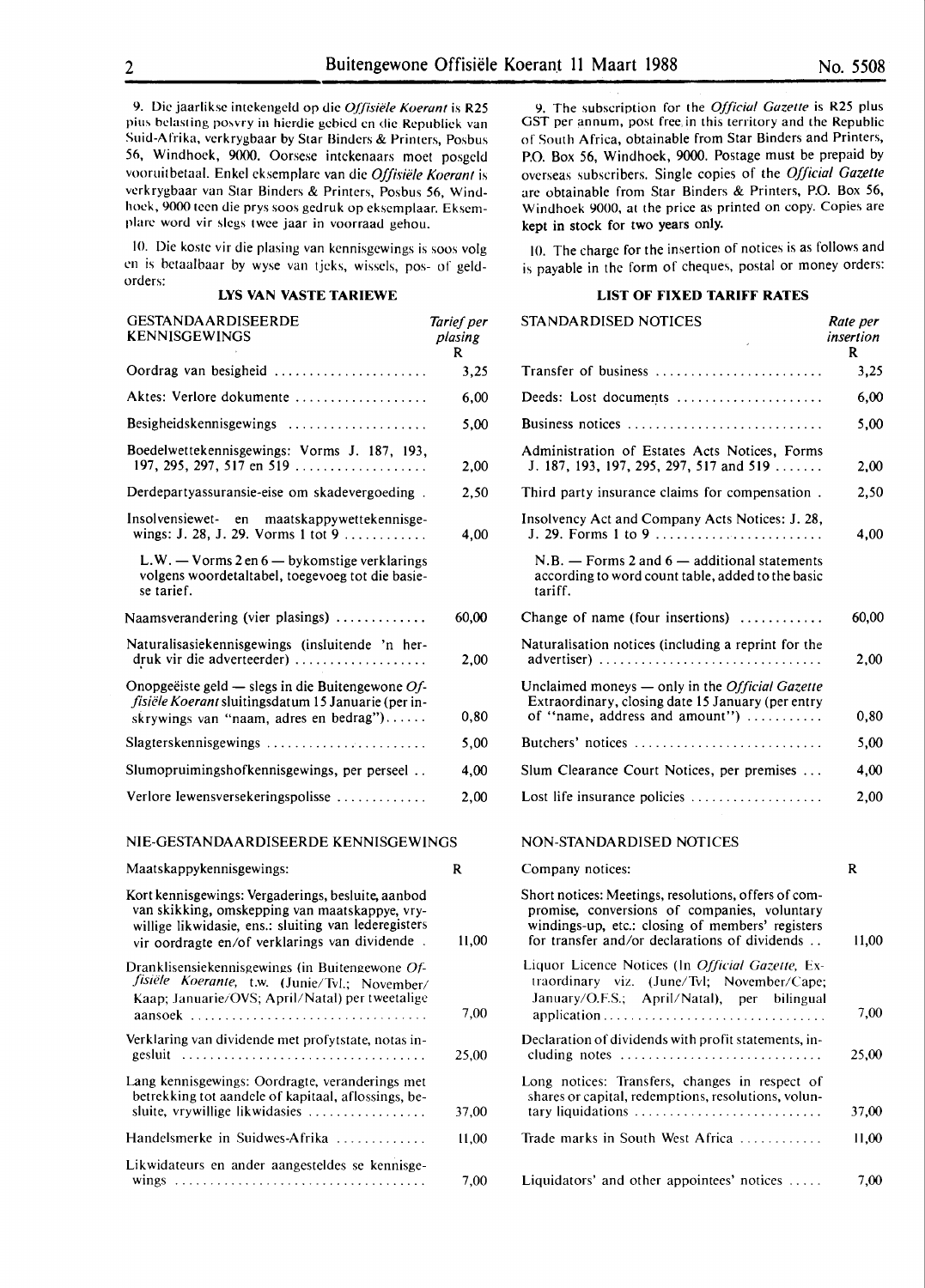4,00

# GEREGTELIKE EN ANDER OPENBARE VERKOPE:

| Geregtelike verkope                    | 18.00 |
|----------------------------------------|-------|
| Openbare veilings, verkope en tenders: |       |
|                                        | -6.00 |
|                                        | 15.00 |
|                                        | 23.00 |

# ORDERS VAN DIE HOF:

| Voorlopige en finale likwidasies of sekwestrasies |              |
|---------------------------------------------------|--------------|
| Vermindering of verandering in kapitaalsame-      |              |
| smeltings, aanbod van skikking                    | 37.00        |
| Geregtelike besture, kurator bonis en soortgelyke |              |
| en uitgebreide bevel nisi                         | 37.00        |
| Verlenging van keerdatum                          | 4.00         |
|                                                   | $\mathbf{A}$ |

II. Die koste vir die plasing van advertensies, behalwe die kennisgewings wat in paragraaf 10 genoem word. is teen die tarief van 56c per cm dubbelkolom. (Gedeeltes van 'n cm moet as voile cm bereken word).

Tersydestellings en afwysings van petisies (J. 158)

12. Geen advertensie word geplaas tensy die koste nie vooruitbetaal is nie. Tjeks, wissels, pos- en geldorders moet aan die Sekretaris,; Burgersake en Mannekrag betaalbaar gemaak word.

# **Vorm/Form J 187**

# **LIKWIDASIE- EN DISTRIBUSIEREKENING IN BES10RWE BOEDELS WAT TER INSAE** LE

lngevolge artikel 35(5) van Wet 66 van 1965, word hierby kennis gegee dat duplikate van die likwidasie- en distribusierekenings (eerste en finale, *tensy anders vermeld)* in die boedels hieronder vermeld, in die kantore van die Meester en Landdroste soos vermeld en gedurende 'n tydperk van 21 dae (of korter of langer *indien spesiaal vermeld)* vanaf gemelde datums of vanaf datum van publikasie hiervan, as dit later is, ter insae lê van alle persone wat daarby belang het.

lndien binne genoemde tydperk geen besware daarteen by die betrokke Mcester ingedien word nie, gaan die eksekuteurs oor tot die uitbetalings ingevolge gemelde rekenings.

302/87 VOIGTS Kurt Wilhelm Rainer Dieter, 140727 5025 001, No. 8 von Burgsdorf Street, P.O. Box 2630, Windhoek, 9000. U.M.N. Voigts (Executrix), c/o Engling Stritter & Partners, P.O. Box 43, 5th Floor COM Centre, Billow Street, Windhoek.

332/87 PLICHTA Hermann Otto, 370306 5024 00 8, Bothastraat, Keetmanshoop. Aanvullende Eerste en Finale Likwidasie- en Distribusierekening, Keetmanshoop. Windhoek. Bankorptrust Beperk, Posbus 680, Bellville.

129/87 MARTIN Johnnie, Magsnommer: 77694644 HV, 101 Bataljon, Ondangwa, Asteria Shilumbo, Tsumeb, Windhoek. Swatax (Eiendoms) Beperk, Posbus 249, Windhoek.

178/87 APOLLUS Stephen Cecil, 640611 0800 27 5, Pospersoneel, Windhoek, Windhoek. C.L. de Jager & Van Rooyen, Posbus 224, Walvisbaai

# SALES IN EXECUTION AND OTHER PUBLIC SALES:

| Sales in execution $\ldots \ldots \ldots \ldots \ldots \ldots \ldots$ | 18.00                  |
|-----------------------------------------------------------------------|------------------------|
| Public auctions, sales and tenders:                                   | 6.00<br>15.00<br>23.00 |

#### ORDERS OF THE COURT:

| Provisional and final liquidations or sequestra-                              |       |
|-------------------------------------------------------------------------------|-------|
| tions $\ldots \ldots \ldots \ldots \ldots \ldots \ldots \ldots \ldots \ldots$ | 14.00 |
| Reduction or change in capital mergers, offers of                             |       |
|                                                                               | 37.00 |
| Judical managements, curator bonis and similar                                |       |
| and extensive rule nisi                                                       | 37.00 |
| Extension of return date                                                      | 4.00  |
| Supersession and discharge of petitions (J. 158)                              | 4,00  |

II. The charge for the insertion of advertisements other than the notices mentioned in paragraph 10 is at the rate of 56c per cm double column. (Fractions of a cm must be calculated as a cm).

12. No advertisements shall be inserted unless the charge is prepaid. Cheques, drafts, postal or money orders must be made payable to the Secretary: Civic Affairs and Manpower.

### **LIQUIDATION AND DISTRIBUTION ACCOUNTS IN DECEASED ESTATES LYING FOR INSPECTION**

In terms of section 35(5) of Act 66 of 1965, notice is hereby given that copies of the liquidation and distribution accounts (first and final, *unless otherwise stated)* in the estates specified below will be open for the inspection of all persons interested therein for a period of 21 days (or shorter or longer if *specially stated)* from the date specified or from the date of publication hereof, whichever may be the later, and at the offices of the Master and Magistrates as stated.

Should no objection thereto be lodged with the Master concerned during the specified period, the executors will proceed to make payments in accordance with the accounts.

235/79 BERNHARD Robert James, 3104205028001, Windhoek. Shirley Anne Bernhard. Third, Windhoek. A Vaatz, P.O. Box 23019, Windhoek, 9000.

51/87 HANSEN Erenst, 610825 5201 20 9, Huis 601, Kuisebmond, Walvisbaai, Walvisbaai, Windhoek. C.L. de Jager & Van Rooyen, Posbus 224, Walvisbaai.

218/87 VILJOEN Elizabeth Johanna, 311003 00 6200 8, Erf 129, Kerkstraat, Mariental. Phillipus Rudolf Viljoen, 310626 50 6100 4, Keetmanshoop, Windhoek. Rissik, Cox & Probart, Posbus 90, Keetmanshoop.

231/87 STEYN Willem Johannes, 201110 01 0045 9, Plaas Fiume, Grootfontein. Eerste en Finale Likwidasie en Distribusie Rekening, 11 Maart 1988, Windhoek, Grootfontein. A Oberholzer en E.N.R. du Toit, p/a Gertenbach & Van Zyl, Posbus 43, Grootfontein.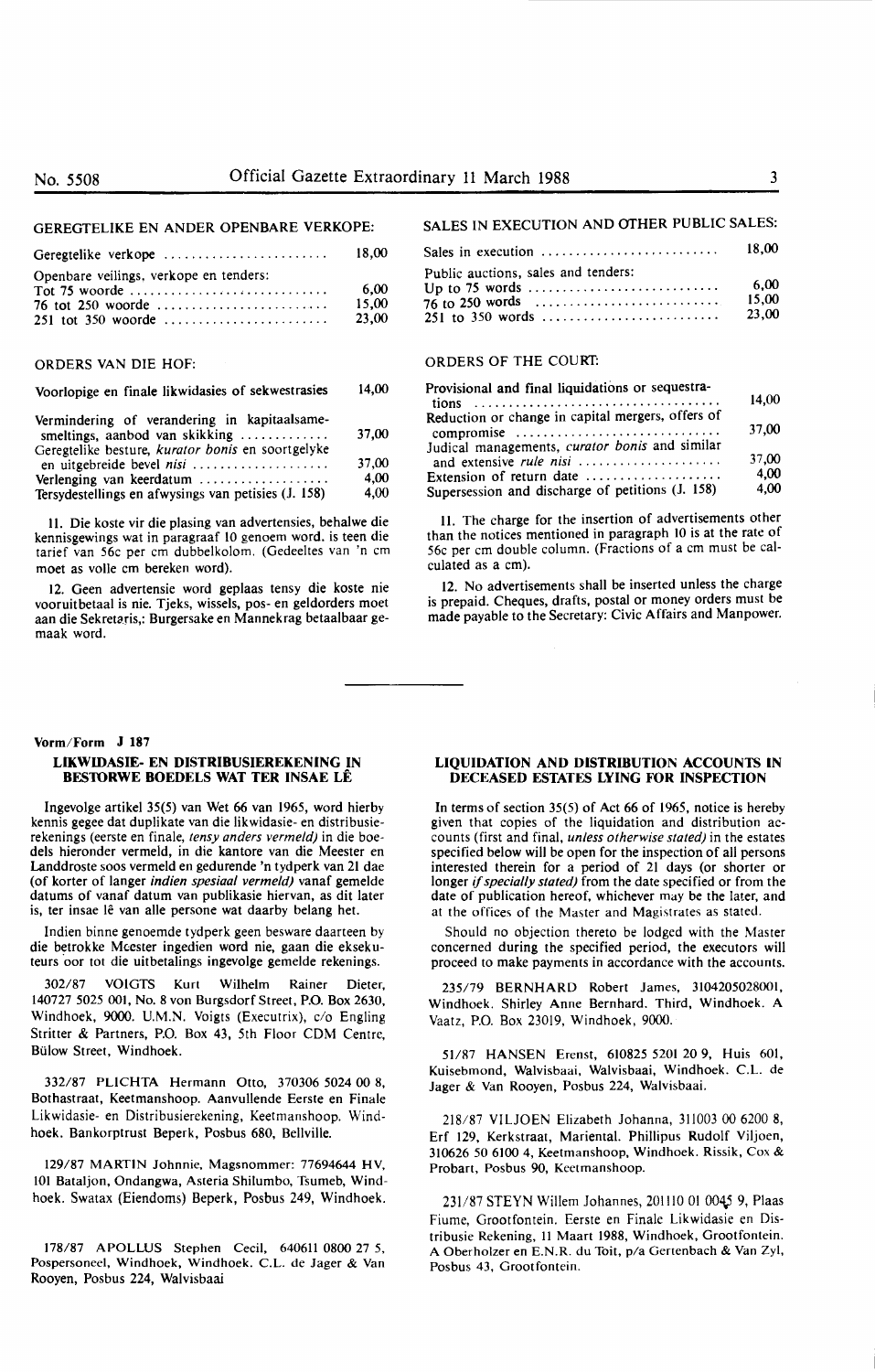#### Vorm/Form J 193

### **KENNISGEWING AAN KREDITEURE IN BES10RWE BOEDELS**

Alie persone wat vorderinge het teen die boedels hieronder vermeld, word hierby versoek om hut vorderinge by die betrokke eksekuteurs en binne 'n tydperk van 30 dae (of andersins soos aangedui) gereken vanaf die datum van publikasie hiervan in te lewer. Die inligting word verstrek in die volgorde: Boedelnommer, familienaam en voomame, geboortedatum, persoonsnommer, laaste datum, familienaam, geboortedatum en persoonsnommer; naam en adres van eksekuteurs of gemagtigde agent, tydperk toegelaat vir lewering van vorderings *indien anders as 30 dae.* 

61/88 HILDENHAGEN Doreen, Windhoek, **SWA.** 19 Januarie 1947, 470ll9 00 6010 2, Church Straat Nr 31, Windhoek. I Februarie 1988. Peter Frank Koep en P F Koep & Co, lste Vloer, ACME Corner, Kasinostraat, Posbus 3516, **Windhoek.** 

15/88 KLEIN Paul Fredrich Edward, Windhoek, 28 Oktober 1914, 141028 5026 00 I, Maltahohe. 16 Desember 1987. Eerste Persoonlike Batebestuur en Trustmaatskappy (Edms) Beperk, Posbus 448, Windhoek.

**617/87 VAN ZYL Martha Wilhelmina, Windhoek,** II Junie 1916, Burgstraat 71, Windhoek. 30 Oktober 1987. Die Bestuurder, Bankorptrust Beperk, Posbus 680, Bellville, 7535.

58/85 COETZEE Jacobus Johannes Christiaan, Windhoek, 18 April 1912, 120418 5007 00 9, Herbstraat 26, Klein-Windhoek, 9000. 13 Desember 1987. Die Bestuurder, Bankorptrust Beperk, Posbus 680, Bellville, 7535 (Eksekuteur)

#### **NOTICE TO CREDITORS IN DECEASED ESTATES**

All persons having claims against the estates mentioned below are hereby called upon to lodge their claims with the executors concerned, whithin 30 days (or otherwise as indicated) calculated from the date of publication hereof. The information is given in the following order: Estate number, surname and christian names, date of birth, identity number, last address, date of death; surviving spouse's names, surname, date of birth and identity number; name and address of executor or authorised agent, period allowed for lodgement of *claims if other than 30 days.* 

46/88 KÜLBS Hermann Ernst, Windhoek, 3 September 1920, 200903 0100 03 9, Plaas Springbock vlei nr. 92, Distrik Windhoek. 24 Januarie 1988. Eerste Persoonlike Batebestuur en Trustmaatskappy (Edms) Beperk, Posbus 448, Windhoek.

19/88 OPPERMAN Martha Hendrina, Windhoek, 4 Maart 1932, 320304 0100 02 I, Otavi, 14 Desember 1987. Al-Opperman, 22 Augustus 1945, 450822 0100 02 3. Eerste Pesoonlike Batebestuur en Trustmaatskappy (Edms) Beperk, Posbus 448, Windhoek.

57/88 VAN VUUREN Jan Andries, Windhoek, 15 Augustus 1911, 110815 5032 00 6, Otjiwarongo. 20 Januarie 1988. Cornelia Maria Magdalena van Vuuren, 29 Junie 1902, 020629 0004 00 4. Eerste Nasionale Batebestuur en Trustmaatskappy (Edms) Bpk. Posbus 448, Windhoek.

64/88, GROENEWALD Dawid Johannes, Windhoek, 11/04/1950, 500411 01 00273, Rivierstraat Perseel X 2 RUN-DU. 30/01/1988. Hendrina Groenewald. D Roets, SWATAX (Eiendoms) Beperk. Posbus 249, Windhoek, 9000.

#### **Vorm/Form 517**

#### **KENNISGEWING AAN KREDITEURE IN BES10RWE BOEDELS**

Alle pe. ne wat vorderinge het teen die boedels in die bylae vermeld, word versoek om sodanige vorderings binne 'n tydperk van 30 dae (of andersins soos aangedui) vanaf die datum van publikasie hiervan by die betrokke eksekuteu;s in te lewer.

KUHLMANN Friedrich, 30/3/1908, 080330 5021 005, Windhoek, 9/2/1988. Standard Bank SWA LTD. (Registered Bank), Trustee Branch, P.O. Box 2164, Windhoek, 9000. 30 days, Windhoek, SWA.

#### **NOTICE TO CREDITORS IN DECEASED ESTATES**

All persons having claims against the estates specified in the schedule, are called upon to lodge their claims with the executors concerned within a period of 30 days (or otherwise as indicated) from the date of publication hereof.

BRITS Johannes Hendrik Wilhelmus Michie!, 13 September 1914, 140913 5035 00 6, Liideritz, 31 Januarie 1988. Brits, Aletta Johanna Catharina, Standard Bank SWA Bpk. (Geregistreerde Bank), Trustee Tak, Posbus 2164, Windhoek, 9000, 30 dae, Windhoek, **SWA.** 

NEL Francois O'Kennedy, 21/11/1931, 311121 5015 001, Grootfontein, 3/2/1988. Ne! Jacoba Johanna Cilliers. Standard Bank SWA Bpk. (Geregistreerde Bank), Trustee Tak, Posbus 2164, Windhoek, 9000. 30 dae, Windhoek, SWA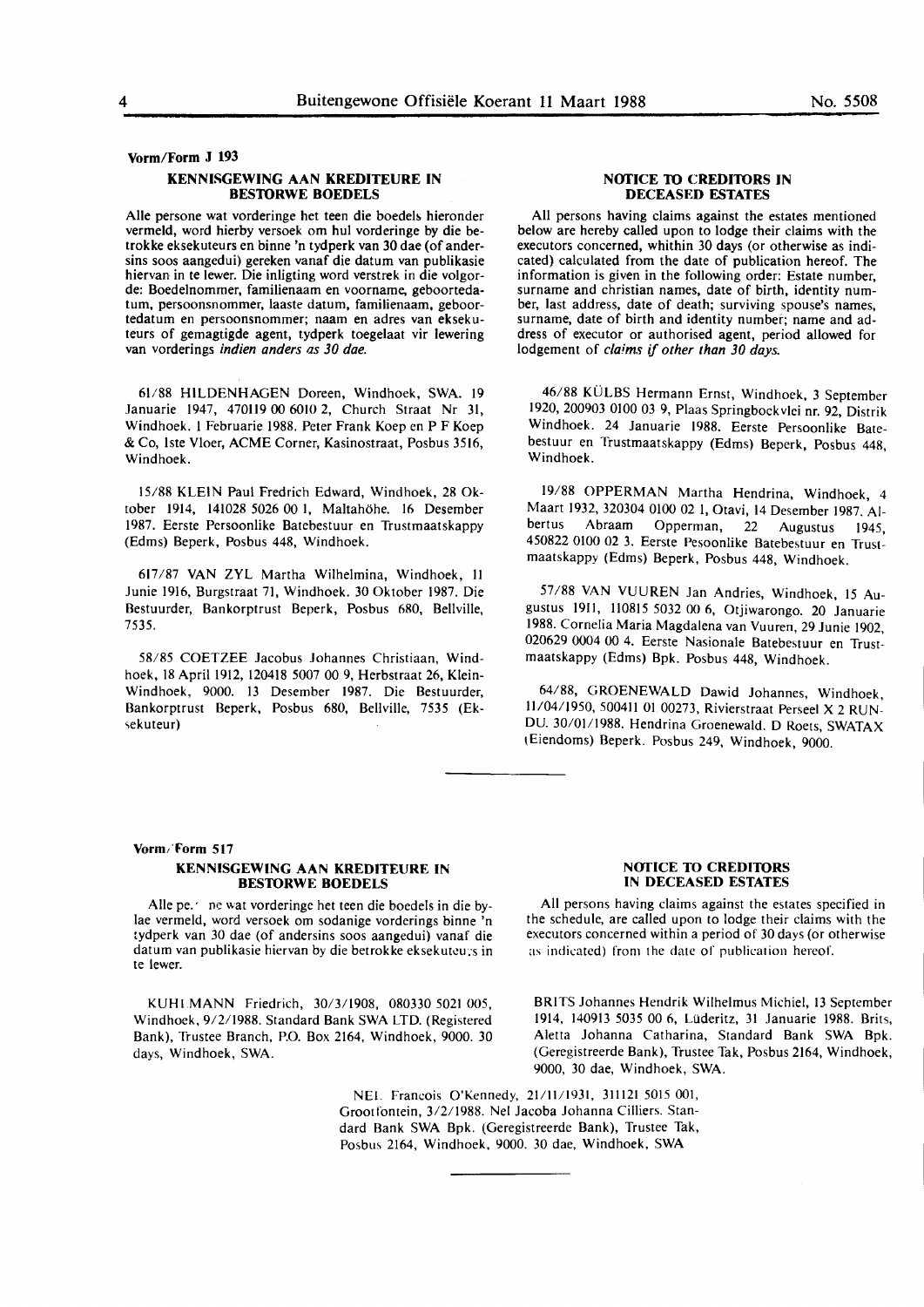#### **\!orm/Form 519**

#### **LIKWIDASIE EN DISTRIBUSIEREKENING IN BESTORWE BOEDEL WAT TER INSAE LE**

lngevolge Artikel 35(5) van Wet 66 van 1965 word hicrby kennis gegee dat die likwidasie- en distribusierekening in die Boedel in die Bylae vermeld in die kantore van die Meester van die Hooggeregshof en Landdros soos vermeld vir 'n tydperk van **21** dae vanaf die datum van publikasie hiervan (of andersins soos aangedui) ter insae sal lê vir alle persone wat daarby belang het.

Indien geen besware daarteen by die Meester binne die gemelde tydperk ingedien word nie, sal die eksekuteur tot uitbetaling daarvolgens oorgaan.

47/88 HUISAMEN Hendrika Cornelia Gezina, 971014 01 0001 3, Lüderitz, Eerste en Finale, Weduwee, 11 Maart 1988, Windhoek, Lüderitz. Standard Bank SWA Bpk. (Geregistreerde Bank), Trustee Tak, Posbus 2164, Windhoek, 9000.

# **LIQUIDATION AND DISTRIBUTION ACCOUNT IN DECEASED ESTATE LYING FOR INSPECTION**

In terms of Section 35(5) of Act 66 of 1965 notice is hereby given that the liquidation and distribution account in the Estate specified in the Schedule will be open for inspection of all persons interested therein for a period of 21 days from the date of publication hereof (or otherwise as indicated) at the offices of the Master of the Supreme Court and Magistrate, as stated.

Should no objection thereto be lodged with the Master during the specified period, the Executor will proceed to make payment in accordance therewith.

BACHER Daphne Margret Teresa, 44062700064004, Windhoek, Bacher Theodor, 11/03/1988, Windhoek, Windhoek. Standard Bank SWA LTD. (Registered Bank), Trustee Branch, P.O. Box 2164, Windhock, 9000.

#### **Vorm/Form** I

#### **AANSTELLING \'AN KURATORS EN LIKWIDATEURS EN BEWYS VAN VORDERINGS IN GESEKWESTREERDE BOEDELS OF MAATSKAPPYE IN LIKWIDASIE**

lngevolge artikels 40(3), 56(3) en 77 van die lnsolvensiewet, 1936, artikels 129, 179 en 182 van die Maatskappywet, 1926 en artikels 339, 366, 375(5) (b) en 402 van die Maatskappywet, 1973, word hierby kennis gegee dat die persone hieronder vermeld as kurators of likwidateurs aangestel is, na gelang van die geval, en dat persone wat enigiets aan die boedels of maatskappye verskuldig is die skulde, tensy anders vermeld, onmiddelik by genoemde kurators if likwidateurs moet betaal. Byeenkomste van skuldeisers of kontributante van genoemde boedels of maatskappye sal gehou word op die datums, ure en plekke hieronder vermeld vir die bewys van vorderings teen die boedels of maatskappye, vir die ontvangs van die verslae van die kurators of likwidateurs oor die sake en toestand van die boedels of maatskappye en om opdragte aan die kurators of likwidateurs uit te reik betreffende die verkoop of opvordering van gedeeltes van die boedels of bates van die maatskappye of betreffende aangeleenthede rakende die beheer daarvan.

Die besonderhede word verstrek in die volgorde: Nommer van boedel/maatskappy; naam en adres van kurator of likwidateur, en datum, uur en plek van byeenkoms en tydperk waarin skuld betaal moet word, indien dit nie onmiddelik moet geskied nie.

\\'9/87 Insolvent Boedel van Carel Sebastiaan Prinsloo, Johannes Arnoldus Botma, Posbus 38, Keetmanshoop, 24 Maart 1988, 10h00, Landdroshof Keetmanshoop. J.A. Botma, Posbus 38, Keetmanshoop.

#### **APPOINTMENT OF TRUSTEES AND LIQUIDATORS AND PROOF OF CLAIMS IN SEQUESTRATED ESTATES OR COMPANIES BEING WOUND UP**

Pursuant to sections 40(3), 56(3) and 77 of the Insolvency Act, 1936, sections 129, 179 and 182 of the Companies Act, 1973, notice is hereby given that the persons mentioned below have been appointed trustees or liquidators, as the case may be and the persons indebted to the estates or companies are required to pay their debts to them forthwith unless otherwise indicated.

Meetings of creditors or contributories of the said estates or companies will be held on the dates and at the times and places mentioned below, for proof of claims against the estates or companies, for the purpose of receiving the trustees' or liquidators' reports as to the affairs and conditions of the estates or companies and for giving the trustees or liquidators directions concerning the sale or recovery of any parts of the estates or assets of the companies or concerning any matter relating to the administration thereof.

The particulars are given in the following order: Number of estate/company; name and description of estate/company; name and address of trustee or liquidator and date, hour and place of meeting and period within which debt must be paid, if this is not to be done forthwith.

Wl7 /87 Insolvent Estate **W.R.** Tschudin, l.R. McLaren, Trustee, Investment, Trust Co. (Pty) Ltd. P.O. Box 21204, Windhoek. 30th March 1988 at IOh00 at the office of the Master of the Supreme Court Windhoek.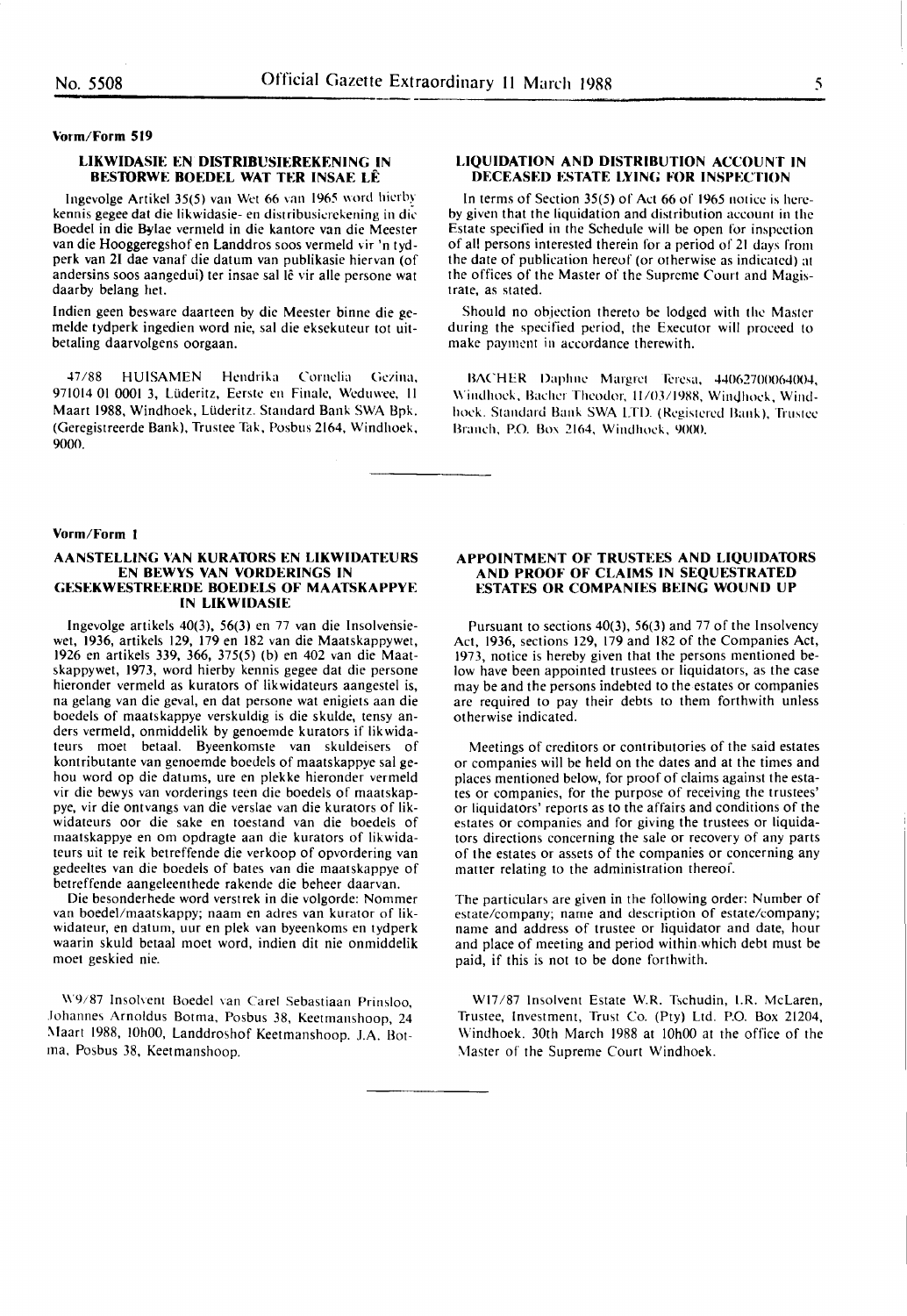#### **BYEENKOM5 VAN SKULDEISERS IN GESEKWESTREERDE BOEDELS OF MAATSKAPPYE IN UKWIDASIE**

lngevolge artikels 41 en 42 van die lnsolvensiewet, 1936, artikels 179 en 182 van die Maatskappywet, 1926, en artikels 339 en 366 van die Maatskappywet, 1973, word hierby kennis gegee dat 'n byeenkoms van skuldeisers in die gesekwestreerde boedels of maatskappye in lik widasie hieronder vermeld, gehou sal word met aanduidiging van die nommer van boedel/maatskappy; die naam en beskrywing van boedel/maatskappy; die datum, uur en plek van byeenkoms en die doel van byeen koms.

In 'n plek waarin 'n kantoor van 'n Meester is, word die byeenkoms voor die Meester gehou en in ander plekke voor die Landdros.

### **MEETING OF CREDITORS IN SEQUESTRATED ESTATES OR COMPANIES BEING WOUND UP**

Pursuant to section 41 and 42 of the Insolvency Act, 1936, section 179 and 182 of the Companies Act, 1926, and section 339 and 366 of the Companies Act, 1973, notice is hereby given that a meeting of creditors will be held in the sequestrated estate or companies being wound up mentioned below, indicating the number of estate/company: the name and description of estate/company; the date, hour and place of meeting and the purpose of meeting.

Meetings in a place in which there is a Master's Office, will be **held** before the Master; elsewhere they **will** be held before the Magistrate.

W9/87 Insolvente Boedel van Carel Sebastiaan Prinsloo, ➔ Maart **1988,** 10h00, Landdroshof, Kcctmamhoop. (i) Bc wys van eise; (ii) Ondersoek van Insolvent; (iii) Ontvangs van Kurator se rapport in die boedel; (iv) Aanwysings te gee aan die Kurator in verband met die verkoop of verhaal van enige deel van die boedel. J.A. Botma, Posbus 38, Keetrnanshoop.

#### **Vorm/Form 4**

#### **LIKWIDASIE REKENINGE EN PLANNE VAN DISTRIBUSIE OF KONTRIBUSIE REKENING IN GESEKWESTREERDE BOEDELS OF MAATSKAPPYE IN LIKWIDASIE**

lngevolge artikel 108(2) van die Insolwensiewet, 1936, artikel 136(2) van die Maatskappywet, 1926, en artikel 406(3) van die Maatskappywet, 1973, word hierby kennis gegee dat **die** likwidasie- distribusie- of kontribusierekenings in **die**  boedels of die maatskappye, na gelang van die geval, hieron**der** vermeld **ter** insae van skuldeisers **of** kontribuante sal **le**  op die kantore van die Meester en Landdroste daarin genoem, gedurende 'n tydperk van 14 dae, of die tydperk wat daarin vermeld is, vanaf die datum hieronder vermeld of vanaf die datum van publikasie hiervan, watter datum ook **al** die laaste **is.** 

### **LIQUIDATION ACCOUNTS AND PLANS OF DISTRIBUTION OR CONTRIBUTION IN SEQUESTRATED ESTATES OR COMPANIES BEING WOUND UP**

Pursuant to section 108(2) of the Insolvency Act, 1936, section 136(2) of the Companies Act, 1926, and section 406(3) of the Companies Act, 1973, notice is hereby given that the liquidation account and plants of distribution or contribution in the estates or the companies mentioned below **will** lie open for inspection by creditors or contributories at the offices of the Master and the Magistrates stated therein, for a period of 14 days, or for such a period as stated therein, from the dates mentioned below or from **the** date of publication hereof, which-ever may be the later date.

W23/85 Entertainment Enterprises (Pty) Ltd (In Liquidation), Dividends to concurrent creditors in the Third and Final Liquidation and Distribution Account. At the office of the Master of the Supreme Court Windhoek for a period of 14 days as from the 11th March 1988. Investment Trust Co (Pty) Ltd, P.O. Box 21204, Windhoek, 9000.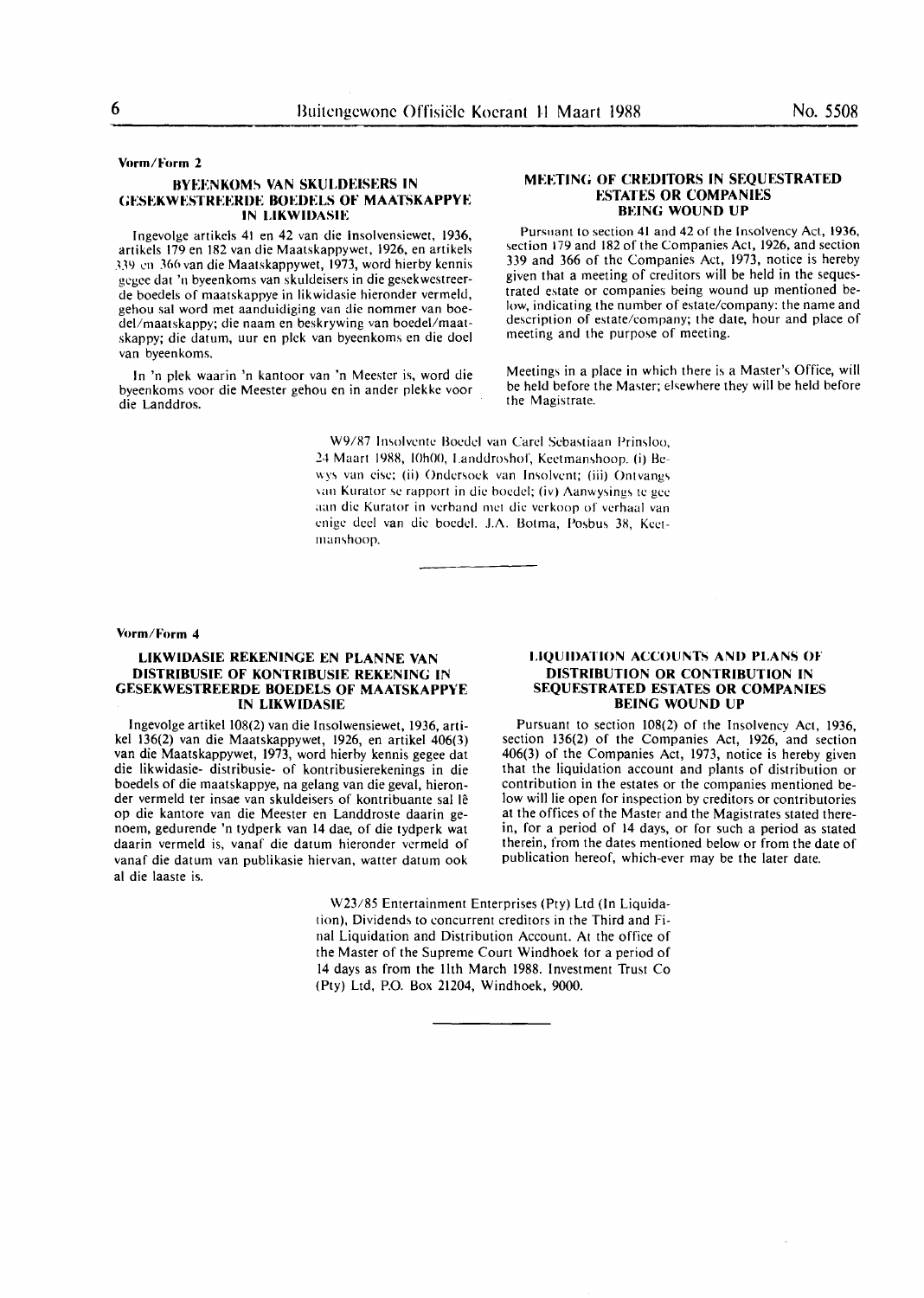# IN DIE HOOGGEREGSHOF VAN SUIDWES-AFRIKA

In die saak tussen:

# BANK WINDHOEK BEPERK EISER

en

JOHANNES CASPARUS HUMAN VERWEERDER

# **KENNISGEWING VAN GEREGTELIKE VERKOPING**

TER UITVOERING van 'n vonnis toegestaan in bogemelde Hof gedateer die 12de Julie **1985,** sal die onroerende eiendom, hieronder vermeld, deur die Adjunk-balju van Gobabis geregtelik verkoop word op Vrydag die 8ste van April 1988 om IOh00 voor die Landdroskantore te GOBABIS.

**PLAAS:** "Amatola" Nr. 233 **GROOT:** 4 678,4501 hektare **DISTRIK:** GOBABIS

Die verkoping geskied voetstoots.

Die Koper moet 'n deposito van IO% asook afslaerskommissie op die dag van verkoping betaal.

Volledige verkoopswaares le ter insae by die kantoor van die Adjunk-balju te GOBABIS en die kantore van die Eiser se prokureurs en sal voor die verkoping uitgelees word.

GEDATEER TE WINDHOEK hierdie 29ste dag van Januarie 1988.

DR. WEBER, KRUGER & HARTMANN Prokureurs vir Eiser Nimrodgebou Kasinostraat WINDHOEK

# KENNISGEWING VAN OORDRAG VAN BESIGHEID

GELIEWE KENNIS TE NEEM dat na 14 dae vanaf datum hiervan aansoek gedoen word by die Handelslisensie Hof vir die Distrik van Windhoek vir die oordrag van die volgende Handelslisensie, naamlik:

Algemene Handelaar, tans gehou deur Saul Pieters, Erf 2140, WINDHOEK wie voorheen handel gedryf het as The House of Gems aan Mev Rachelle Leslie Mansfield, wie voortaan onder dieselfde naam en styl vir haar eie rekening op dieselfde perseel besigheid sal dryf.

MULLER & **BRAND**  Socolic Gebou John Meinertstraat WINDHOEK 9000

IN DIE LANDDROSKANTOOR IN DIE DISTIK KEET-MANSHOOP GEHOU TE KEETMANSHOOP

In die saak tussen: Saak No. 2420/86

KEETMANSHOOP<br>MUNISIPALITEIT

en

W.C. JACOBS BOUKONTRAKTEUR (EDMS) BPK VONNISSKULDENAAR

### **VERKOPING IN EKSEKUSIE**

In bogenoemde aangeleentheid sal 'n verkoping gehou word op Vrydag 25 Maart 1988 om 09h00 by die Landdroskantor, Keetmanshoop van die volgende eiendom:

1. **SEKERE** Erf Nr 65 Kronlein Dorp **GELEË** in die munisipaliteit van Keetmanshoop - Registrasie A fdeling "T" Suidwes-A frika GROOT - 895 vierkant meter

1. Die verkoping is onderhewig aan die terme en voorwaardes van die wet op Landdroshowe Nr 32 van 1944, en die eiendom word voetstoots verkoop en soos dit staan en onderhewig aan die voorwaardes van die Titelakte.

- 2. Een-tiende van die koopprys moet in kontant betaal word onmiddellik nadat die eindom verkoop is en die balans van die koopprys moet betaal word teen oordrag.
- 3. Geen verbeterings is op die eiendom aangebring nie.
- 4. Die volledige voorwaardes van verkoping sal ten tye van die verkoping uitgelees word en mag voor die verkoping te die kantore van die Landdros Keetmanshoop en die prokureurs Lentin Botma & Van den Heever, Keetmanshoop geinspekteer word.

LENTIN BOTMA & VD HEEVER Swabou Gebou Fenchelstraat Posbus 38 KEETMANSHOOP.

VONNISSKULDEISER